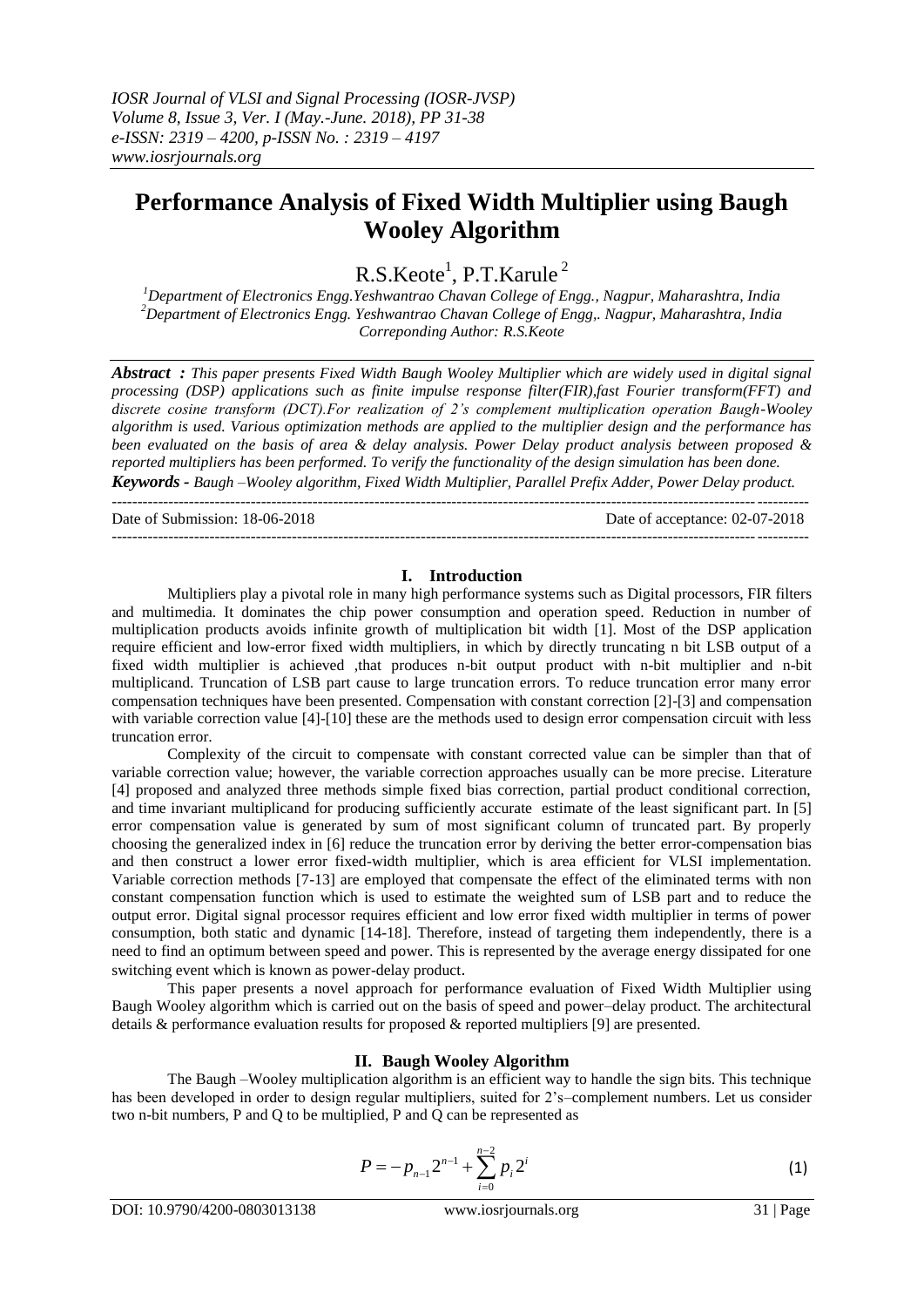$$
Q = -q_{n-1}2^{n-1} + \sum_{j=0}^{n-2} q_j 2^j
$$
 (2)

Where the  $p_i$ 's and  $q_i$ 's the bits in P and Q, respectively, and  $p_{n-1}$  and  $q_{n-1}$  are the sign bits. The product,  $R = P \times Q$ , is then given by following equation:

$$
R = P \times Q
$$
  
=  $\left(-p_{n-1}2^{n-1} + \sum_{i=0}^{n-2} p_i 2^i\right) \times \left(-q_{n-1}2^{n-1} + \sum_{j=0}^{n-2} q_j 2^j\right)$   
=  $p_{n-1}q_{n-1}2^{2n-1} + \sum_{i=0}^{n-2} \sum_{j=0}^{n-2} p_i q_j 2^{i+j} - 2^{n-1} \sum_{i=0}^{n-2} p_i q_{n-1} 2^i - 2^{n-1} \sum_{j=0}^{n-2} p_{n-1} q_j 2^j$  (3)

Equation (3) indicates the final product is obtained by subtracting the last two positive terms from the first two terms. Rather than do subtraction operation, we can obtain the 2's complement of the last two terms from the first two terms.

The last two terms are n-1 bits in which each that extend in binary weight from position  $2<sup>n-1</sup>$  up to  $2<sup>n-3</sup>$ . On the other hand, the final product is 2n bits and extends in binary weight from  $2^{\circ}$  up to  $2^{\text{m}}$ .

At first pad each of the last two terms in the product P equation with zeros to obtain a 2n-bit number to be able

to add it with the other terms. Then the padded terms extend in binary weight from 
$$
2^{\circ}
$$
 up to  $2^{2n}$  [3].  
Let X is one of the last two terms that can represent it with zero padding as  

$$
X = -0 \times 2^{2n-1} + 0 \times 2^{2n-2} + 2^{n-1} \sum_{i=0}^{n-2} p_i 2^i + \sum_{i=0}^{n-2} 0 \times 2^i
$$
(4)

The final product  $R = P \times Q$  in equation (3) becomes:

Let X is one of the last two terms that can represent it with zero padding as  
\n
$$
X = -0 \times 2^{2n-1} + 0 \times 2^{2n-2} + 2^{n-1} \sum_{i=0}^{n-2} p_i 2^i + \sum_{i=0}^{n-2} 0 \times 2^i
$$
\n
$$
\text{The final product } R = P \times Q \text{ in equation (3) becomes:}
$$
\n
$$
R = p_{n-1} q_{n-1} 2^{2n-2} + \sum_{i=0}^{n-2} \sum_{j=0}^{n-2} p_i q_j 2^{i+j} + 2^{n-1} \sum_{i=0}^{n-2} \overline{q_{n-1} p_i} 2^i + 2^{n-1} \sum_{j=0}^{n-2} \overline{p_{n-1} q_j} 2^j - 2^{2n-1} + 2^n \tag{5}
$$

## **III. Design of fixed width Multiplier**

#### **A. Fixed-Width Two's-Complement Multiplier**

Low error area efficient fixed width two's complement multipliers [9] that receive two-bit numbers and produce a n-bit product. To design low area efficient fixed width 2's complements multiplier under different values of W, proposed error compensation bias using generalized index and then select the best index having lower error and satisfying the same value K for limited width n. Partial products for Baugh–Wooley array multiplier can be partitioned into two sections, can be rewritten as

$$
P_{\text{Standard}} = MP + LP = \sum_{i=0}^{2n-1} P_i 2^i
$$

Where, MP is the most significant columns, and LP is the least significant columns as shown in shaded portion of Fig.1.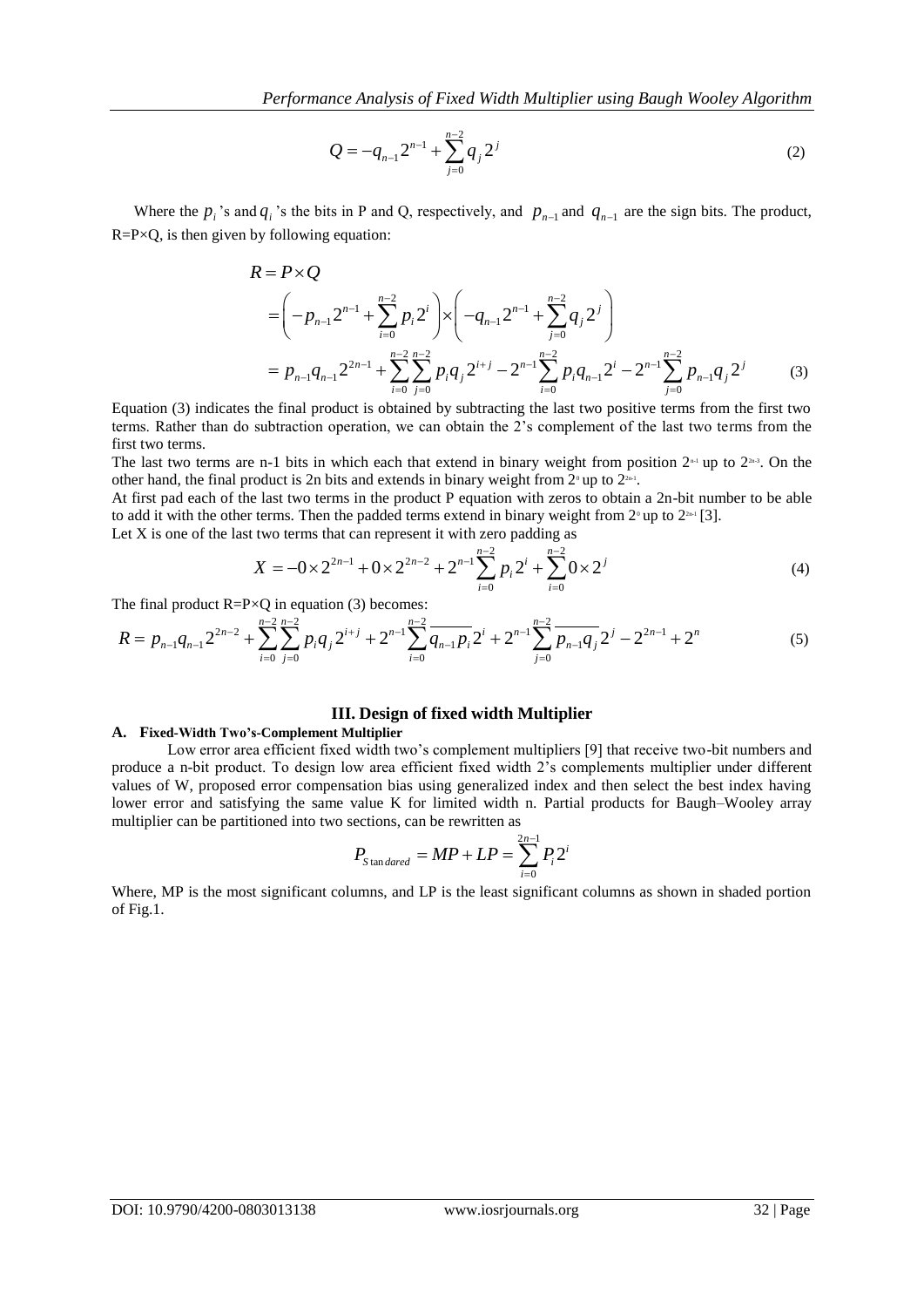

Fixed width low error 8×8 two's complement multipliers with  $\theta_{Q=0}$ ,  $_{W=1}$ ,  $\theta_{Q=0}$ ,  $_{W=2}$  has been designed using various logic diagrams & simulated using Xilinx. Device utilization Summary is shown in Table 1 &2.



**Fig. 2**. (a) Design low-error fixed-width  $8 \times 8$  two's-complement multiplier with  $\theta_{Q=0}$ , W=1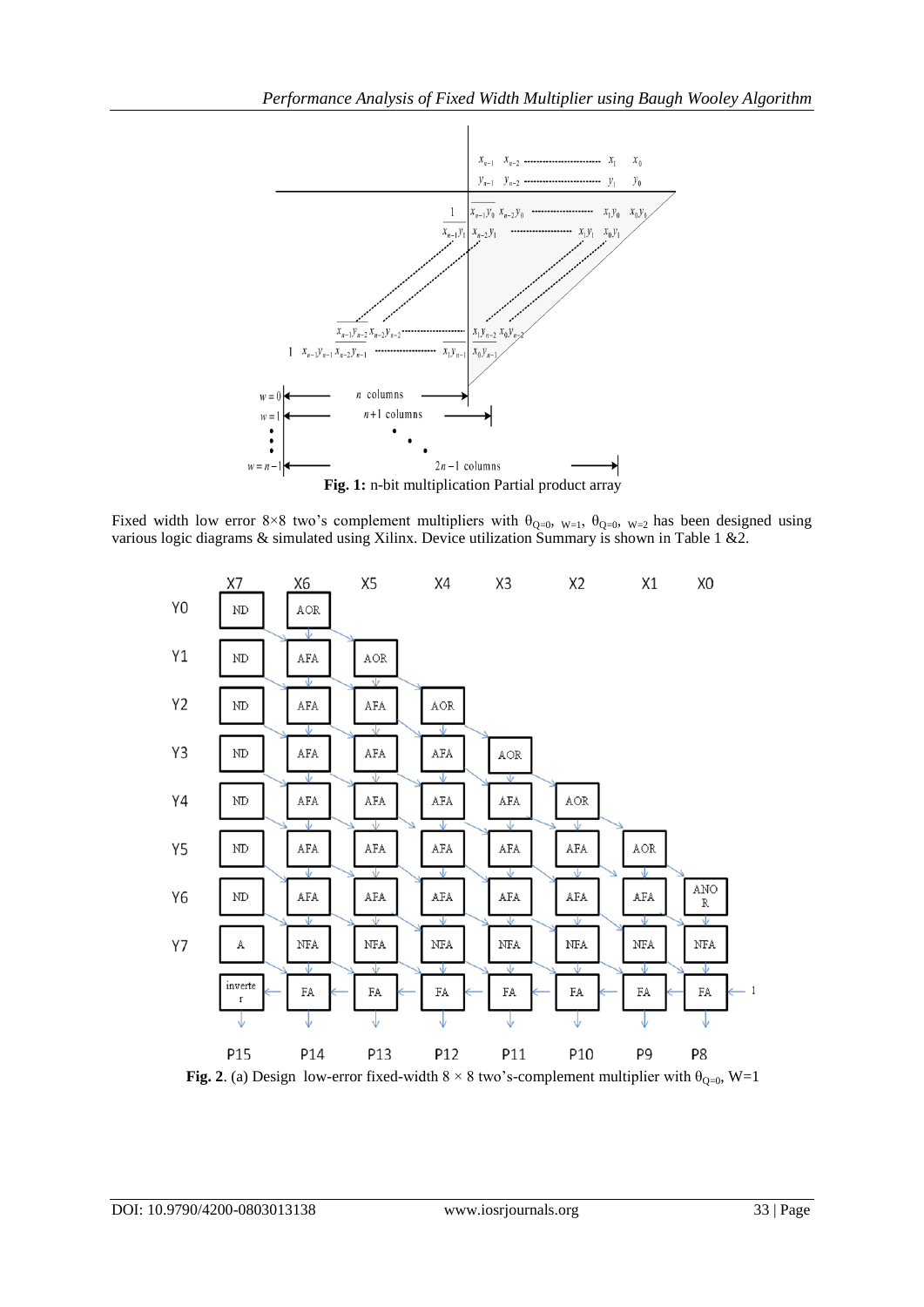



|    |                        | <b>Logic Utilization</b>                           |                                  | Table 1. Device utilization summary |                         |                |     |                    |    |  |
|----|------------------------|----------------------------------------------------|----------------------------------|-------------------------------------|-------------------------|----------------|-----|--------------------|----|--|
|    |                        | <b>Used</b>                                        |                                  |                                     |                         |                |     |                    |    |  |
|    |                        | 54                                                 |                                  |                                     |                         |                |     |                    |    |  |
|    |                        | 32<br>24                                           |                                  |                                     |                         |                |     |                    |    |  |
|    |                        | Number of Occupied Slices<br>Number of bonded IOBs |                                  |                                     |                         |                |     |                    |    |  |
|    |                        |                                                    | Maximum combinational path delay |                                     |                         | 13.005ns       |     |                    |    |  |
|    |                        |                                                    |                                  |                                     |                         |                |     |                    |    |  |
|    | X7                     | X6                                                 | X5                               | X4                                  | X <sub>3</sub>          | X <sub>2</sub> | X1  | X <sub>0</sub>     |    |  |
| Y0 | ND                     | А                                                  | AOR                              |                                     |                         |                |     |                    |    |  |
| Υ1 | ${\rm ND}$             | AHA                                                | Ŵ<br>AFA                         | AFA                                 |                         |                |     |                    |    |  |
|    |                        | v                                                  | ∿                                | Ψ                                   |                         |                |     |                    |    |  |
| Y2 | ND                     | AFA                                                | AFA                              | AFA                                 | AOR                     |                |     |                    |    |  |
|    |                        | Ŵ                                                  |                                  | Ψ                                   | Ψ                       |                |     |                    |    |  |
| Y3 | ND                     | AFA                                                | AFA                              | AFA                                 | AFA                     | AOR            |     |                    |    |  |
|    |                        | v                                                  | w                                | v                                   | $\overline{\mathsf{v}}$ | ₩              |     |                    |    |  |
| Υ4 | ${\rm ND}$             | AFA                                                | AFA                              | AFA                                 | AFA                     | AOR            | AOR |                    |    |  |
|    |                        |                                                    | ر                                | Jz                                  | w                       | νĿ             |     |                    |    |  |
| Υ5 | ${\rm ND}$             | AFA                                                | <b>AFA</b>                       | AFA                                 | AFA                     | AFA            | AFA | ANO<br>$\mathbb R$ |    |  |
|    |                        | w                                                  | Ŵ                                | Ψ                                   | Ψ                       | Ψ<br>7         | Ŵ   | Ψ                  |    |  |
| Y6 | ND                     | AFA                                                | <b>AFA</b>                       | AFA                                 | AFA                     | AFA            | AFA | NFA                | 1  |  |
|    |                        | ₩                                                  | ₩                                | v                                   | ₩                       | v              | ₩   | v                  |    |  |
| Y7 | А                      | NFA                                                | NFA                              | NFA                                 | NFA                     | NFA            | NFA | NFA                | ΗA |  |
|    |                        | Ψ                                                  | v                                | v                                   | Ψ                       | Ψ              | Ψ   | v                  | ⊽  |  |
|    | inverte<br>$\mathbf r$ | FA                                                 | FA                               | FA                                  | FA                      | FA             | FA  | FA                 | ΗA |  |
|    |                        |                                                    |                                  |                                     |                         |                |     |                    |    |  |
|    | ΗA                     | ΗA                                                 | ΗA                               | ΗA                                  | ΗA                      | HA             | ΗA  | HA                 |    |  |
|    | $P_{15}$               | P14                                                | $P_{13}^*$                       | $P_{12}$                            | $P_{11}$                | $\beta_{10}$   | Pg  | P8                 |    |  |

**Fig. 3.** (a) Design low-error fixed-width  $8 \times 8$  two's-complement multiplier with  $\theta_{Q=0}$ ,  $_{W=2}$ .

| <b>Table 2:-Device utilization summary</b> |             |  |  |  |  |
|--------------------------------------------|-------------|--|--|--|--|
| <b>Logic Utilization</b>                   | <b>Used</b> |  |  |  |  |
| Number of Slice LUTs                       | 76          |  |  |  |  |
| Number of Occupied Slices                  | 37          |  |  |  |  |
| Number of bonded IOBs                      | 24          |  |  |  |  |
| Maximum combinational path delay           | 14.706ns    |  |  |  |  |

| Table 2:-Device utilization summary |  |  |
|-------------------------------------|--|--|
|-------------------------------------|--|--|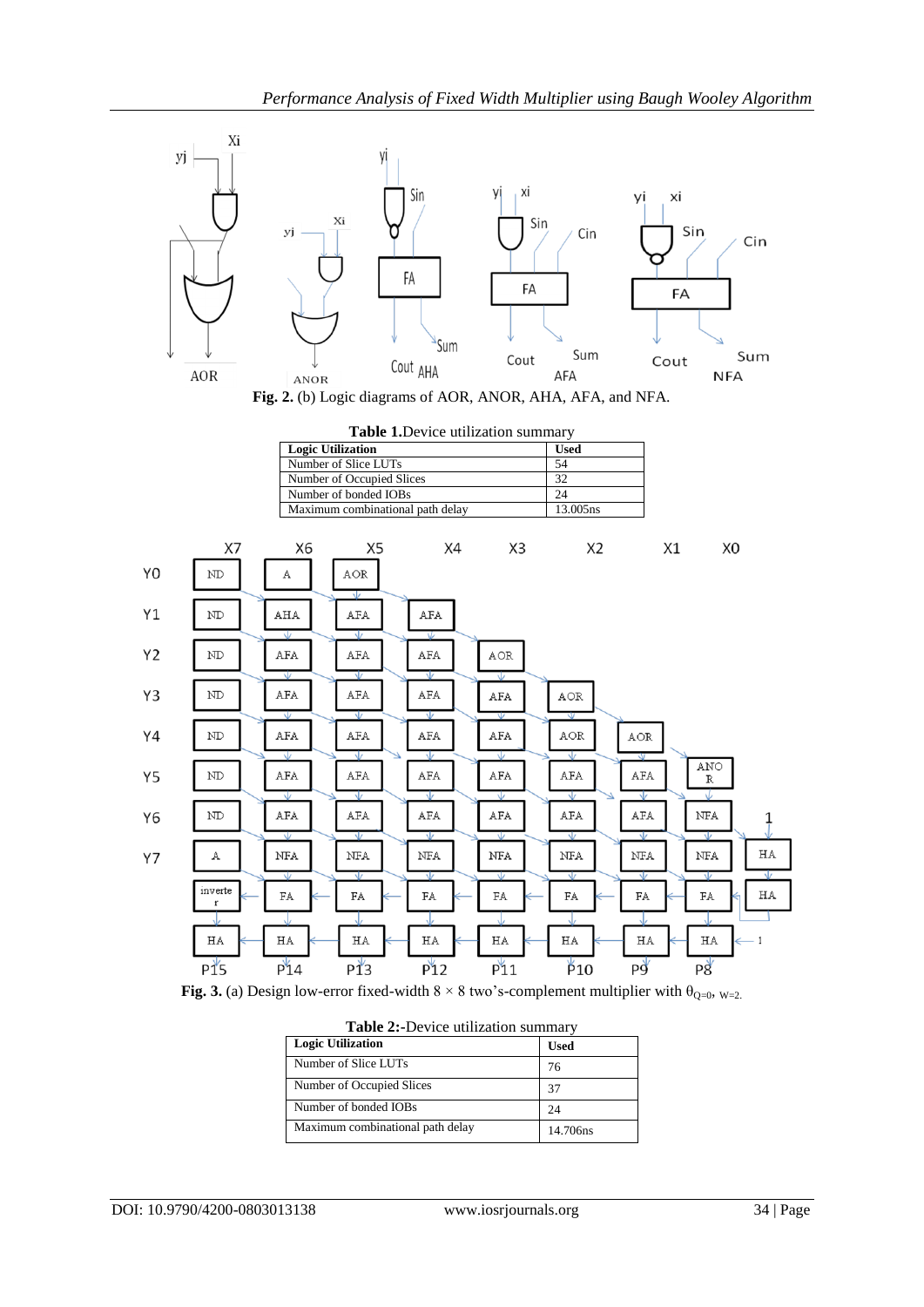## **B. Proposed Fixed Width Multiplier Design**

Design fixed width multiplier with **a** new approach that uses three multiplication units and parallel adders, which improve the speed and power-delay product. Comparative analysis has been carried out in terms of delay reduction, area with pervious designs.

| Multiplier output |       |                           |          |          |      |                    |                     | <b>Truncated bits</b>        |      |
|-------------------|-------|---------------------------|----------|----------|------|--------------------|---------------------|------------------------------|------|
| P15               | P14   | P <sub>13</sub>           | P12      | P11      | P10  | P9                 | P8                  | P7                           | P6   |
| 1                 | X, Y, | x6y7                      | x5y7     | x4y7     | x3y7 | x2y7               | x1y7                | x0y7                         |      |
|                   |       | $\overline{X,Y_{\kappa}}$ | хбуб     | x5y6     | x4y6 | x3y6               | x2y6                | x1y6                         | x0y6 |
|                   |       |                           | $X, Y_s$ | x6y5     | x5y5 | x4y5               | x3y5                | x2y5                         | x1y5 |
|                   |       |                           |          | $X_7Y_4$ | x6y4 | x5y4               | x4y4                | x3y4                         | x2y4 |
|                   |       |                           |          |          | X, Y | хбуЗ               | x5y3                | x4y3                         | X3y3 |
|                   |       |                           |          |          |      | $\overline{X,Y_2}$ | x6y2                | x5y2                         | x4y2 |
|                   |       |                           |          |          |      |                    | $\overline{X_7Y_1}$ | х6у1                         | x5y1 |
|                   |       |                           |          |          |      |                    | 1                   | $\overline{X_{\gamma}Y_{0}}$ | хбу0 |

#### **Fig.4(a).** Partial Product Array for n=8

This partial products array is decayed into three multiplication units which are denoted by MU1, MU2 and MU3. The building blocks for MU1, MU2, and MU3 are further shown in fig.4 (b), fig. 4(c), fig. 4(d) respectively. And these multiplication units are designed has been designed using various logic Gate & diagrams like ND, A, FA, AFA, AOR, NFA, and Inverter respectively. The design structure of these multiplication units are as follows. The three multiplication units can takes less delay to get the output product.

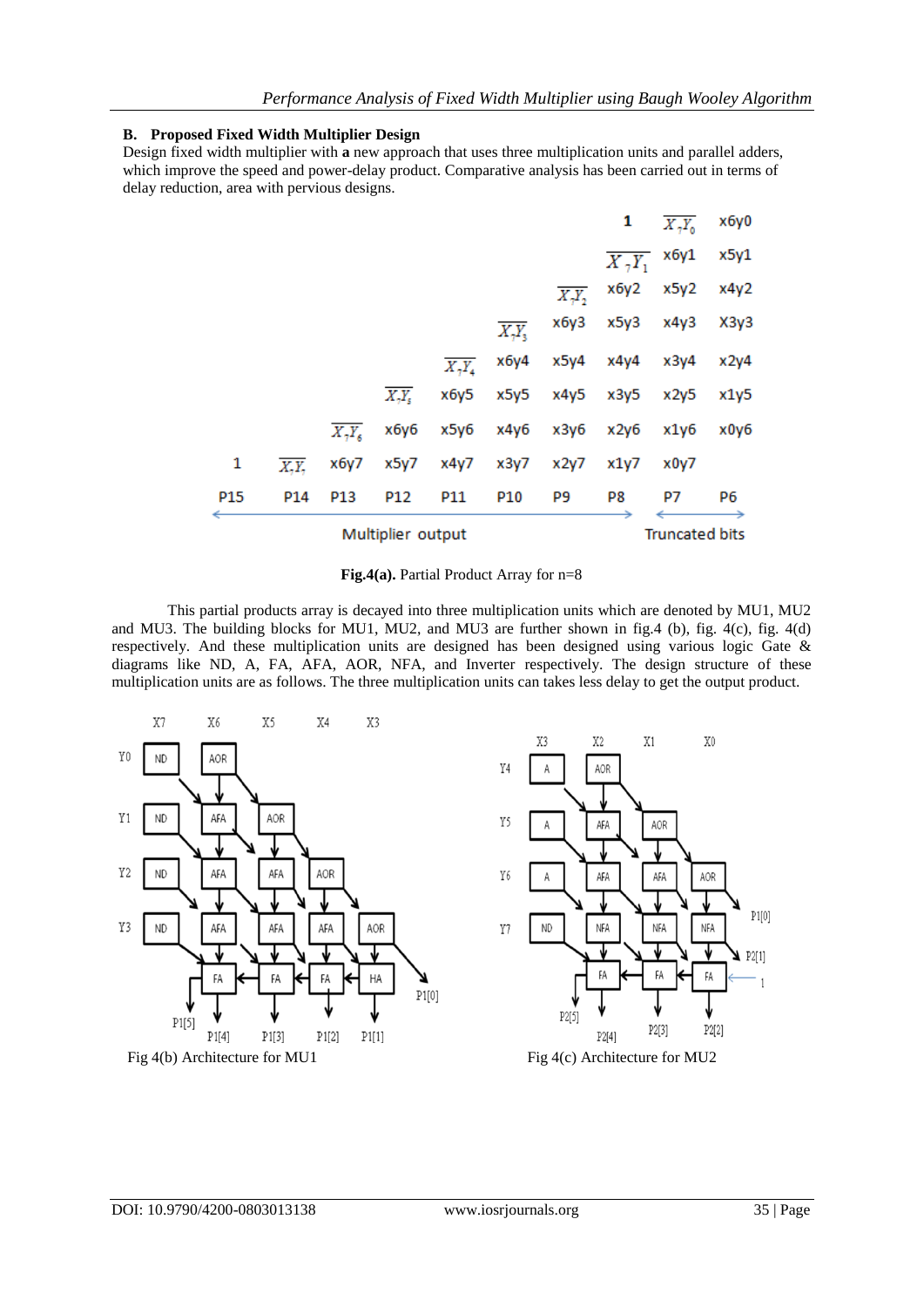

Fig 4(d) Architecture for MU3

The multiplication units MU1, MU2 and MU3 are designed using Baugh-Wooley array algorithm. For MP1 module the inputs are x[7:3] and y[3:0] generates partial products output as P1[5:0]. For MP2 module the inputs are x[3:0] & y[7:4] generates partial product output as p2[5:0].Similarly For MP3 module the inputs are  $x[7:4]$  & y[7:4] generates partial product output as p3[7:0]. These outputs are generated independently by using MU1, MU2 and MU3 which can improve the speed of the design. Final summation of partial product outputs of three multiplication units MU1, MU2 and MU3 are as shown in Fig 5.





Carry generator circuit generate carry Cout using partial product bits P1 [1:0], P2 [1:0] which generate partial products P [6] & P [7]. Only carry generated has propagated to next level because P[6] & P[7] product bits are truncated. Design of Carry generator circuit is shown in Fig 6. For summation of P1[5:2] ,P2[5:2] and P3[3:0] partial products carry save adder are used which generates sum bits S[3:0] along with carry bits C[3:0].For final summation of carry Cout generated by carry generator circuit and partial product bits P3[7:4] parallel prefix Kogge stone adder is used. Final product bits P [15:7] of fixed width multiplier are generated. RTL schematic of Baugh Wooley Multiplier is as shown in fig. 7 below.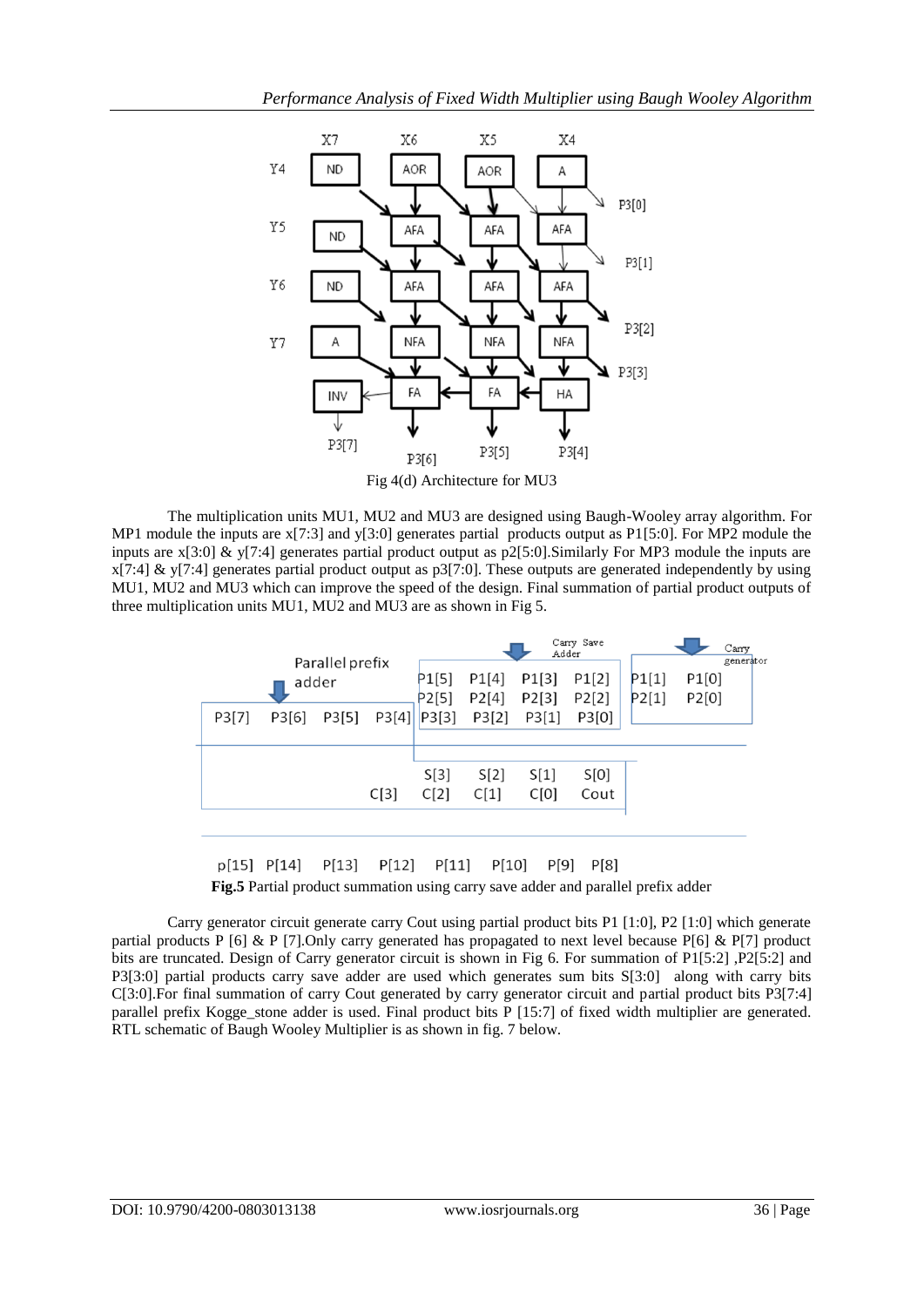

**Fig.6**.Carry Generator Circuit



**Fig.7.** RTL Schematic of Fixed Width Multiplier

## **IV. Experimental Results**

Performance Parameter Comparison analysis of Fixed-Width Two's-Complement Multipliers are summarized in theTable 3. below. Circuits are simulated using Xilinx Virtex-5 FPGA device XC5VLX110t.

| PERFORMANCE PARAMETER COMPARISION [Xilinx Virtex-5 FPGA device XC5VLX110t] |                    |                |                |                |            |         |  |  |  |
|----------------------------------------------------------------------------|--------------------|----------------|----------------|----------------|------------|---------|--|--|--|
| N-bit                                                                      | <b>Fixed Width</b> | No. of Slices  | No. of LUT'S   | No. of bonded  | delay (ns) | PDP(nJ) |  |  |  |
|                                                                            | <b>Multipliers</b> |                |                | IOB's          |            |         |  |  |  |
|                                                                            |                    | Used/Available | Used/Available | Used/Available |            |         |  |  |  |
|                                                                            | $Ref[9] W=1$       | 32/3120        | 54/12.480      | 24/172         | 13.005     | 4.16    |  |  |  |
|                                                                            | $Ref[9] W=2$       | 37/3120        | 76/12.480      | 24/172         | 14.706     | 4.70    |  |  |  |
|                                                                            | Proposed FWM       | 29/3120        | 73/12.480      | 24/172         | 10.570     | 3.22    |  |  |  |

**TABLE 3.** Performance Comparison: